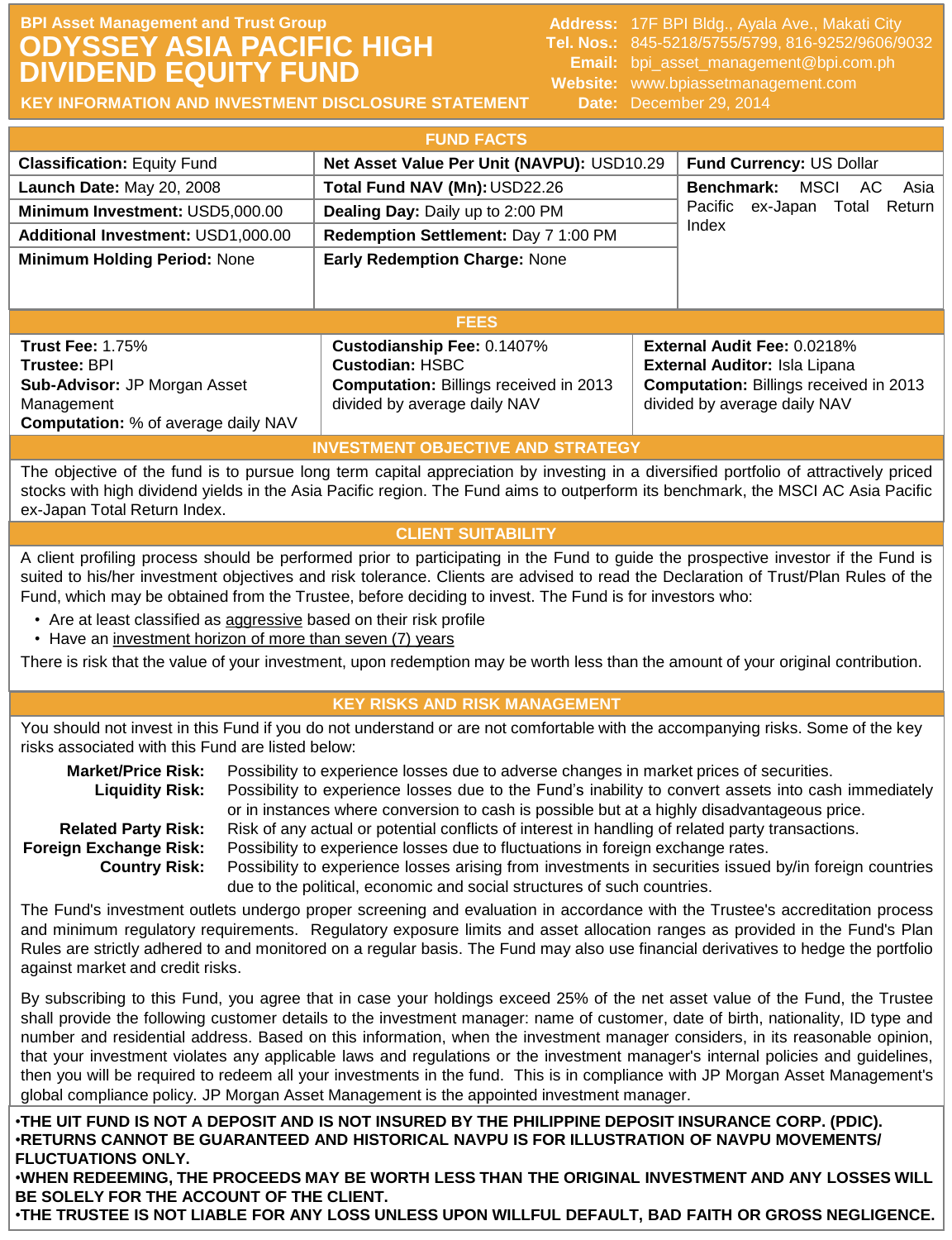#### **FUND PERFORMANCE AND STATISTICS**

Historical performance, when presented, is purely for reference purposes and is not a guarantee of future results.

|                                   |                                              |                   | <b>NAVPU GRAPH</b>  |             |       |                   |                                                        | <b>PORTFOLIO COMPOSITION</b> |           |
|-----------------------------------|----------------------------------------------|-------------------|---------------------|-------------|-------|-------------------|--------------------------------------------------------|------------------------------|-----------|
| 15.5<br>Fund                      |                                              |                   |                     |             |       |                   | <b>Allocation</b>                                      |                              | % of Fund |
| 13.0                              | <b>Benchmark</b>                             |                   |                     |             |       |                   | Equities                                               |                              | 97.41     |
| 10.5                              |                                              |                   |                     |             |       |                   | Cash and Other Receivables                             |                              | 2.59      |
| 8.0                               |                                              |                   |                     |             |       |                   | <b>Top Country Weightings (% of Equity Allocation)</b> |                              |           |
| 5.5                               |                                              |                   |                     |             |       |                   | Australia                                              |                              | 24.79     |
| Dec-09                            | Mar-11                                       |                   | $Jun-12$            | Sep-13      |       | Dec-14            | China                                                  |                              | 16.24     |
|                                   |                                              |                   |                     |             |       |                   | Hong Kong                                              |                              | 14.84     |
|                                   | <b>CUMULATIVE PERFORMANCE (%) 1</b>          |                   |                     |             |       |                   | Taiwan                                                 |                              | 11.00     |
|                                   | 1 mo                                         | 3 mos             | $6 \text{ mos}$     | <b>1 YR</b> | 3 YRS | S.I. <sup>2</sup> | Singapore                                              |                              | 10.97     |
| <b>Fund</b>                       | $-0.68$                                      | 0.49              | $-0.77$             | 7.08        | 22.65 | 2.90              | Top Sector Holdings (% of Equity Allocation)           |                              |           |
| <b>Benchmark</b>                  | $-1.94$<br><b>ANNUALIZED PERFORMANCE (%)</b> | $-0.56$           | $-3.81$             | 3.71        | 30.67 | 14.26             | Financials                                             |                              | 53.49     |
|                                   | <b>1 YR</b>                                  | 2 YRS             | 3 YRS               | 4 YRS       | 5 YRS | S.I. <sup>2</sup> | Industrials                                            |                              | 11.61     |
| <b>Fund</b>                       | 7.08                                         | 0.64              | 7.04                | 0.07        | 2.97  | 0.43              | <b>Telecommunications</b>                              |                              | 8.02      |
| <b>Benchmark</b>                  | 3.71                                         | 3.18              | 9.33                | 2.48        | 5.63  | 2.04              | Information Technology                                 |                              | 6.83      |
|                                   | <b>CALENDAR</b>                              |                   | <b>YEAR PERFORI</b> | MANCE(%)    |       |                   | Energy                                                 |                              | 6.35      |
|                                   | 2014                                         | 2013              | 2012                | 2011        | 2010  | 2009              |                                                        | <b>TOP HOLDINGS</b>          |           |
| <b>Fund</b>                       | 7.08                                         | $-5.41$           | 21.10               | $-18.24$    | 15.46 | 62.90             | <b>Name</b>                                            | <b>Main Business</b>         | % of Fund |
| <b>Benchmark</b>                  | 3.71                                         | 2.65              | 22.75               | $-15.59$    | 19.24 | 76.77             | <b>HSBC Holdings</b>                                   | Financials                   | 5.04      |
|                                   |                                              | <b>STATISTICS</b> |                     |             |       |                   | <b>DBS Group Holdings</b>                              | Financials                   | 3.34      |
| 12 Month NAVPU (Low/High)         |                                              |                   |                     |             |       |                   | BOC Hong Kong (HIdgs)                                  | Financials                   | 3.20      |
|                                   |                                              |                   |                     |             |       | 9.10/10.98        | <b>ANZ Banking Group</b>                               | Financials                   | 2.72      |
| Volatility, Past 5 Years (%) 3    |                                              |                   |                     |             |       | 17.61             | QBE Insurance Group Ltd                                | Financials                   | 2.56      |
| Sharpe Ratio <sup>4</sup>         |                                              |                   |                     |             |       | 0.71              | China Construction Bank                                | Financials                   | 2.51      |
|                                   |                                              |                   |                     |             |       |                   | Ind. & Com. Bank of China                              | Financials                   | 2.47      |
| Information Ratio <sup>5</sup>    |                                              |                   |                     |             |       | 0.56              | Bangkok Bank                                           | Financials                   | 2.44      |
|                                   |                                              |                   |                     |             |       | 94                | <b>NTPC</b>                                            | <b>Utilities</b>             | 2.37      |
| <b>Current Number of Holdings</b> |                                              |                   |                     |             |       |                   | Mirvac Group                                           | Financials                   | 2.23      |

#### **OUTLOOK AND STRATEGY**

**Market Review.** With the exception of China A-shares, most Asian markets pared back in December. In China, the positive impact from the unexpected rate cut continued to flow through. Coupled with further news on liquidity loosening and stimulus measures, the CSI 300 Index rallied 25.8% in December while the offshore equities MSCI China only gained by 1.2%. Contrary to the perception that a lower oil price should benefit India, Indian equities performed poorly as foreign investors net sold amid volatilities in the broader global emerging markets. Investors are also waiting for more progress on the reform front. Finally, Thailand was the worst performing market losing 7% dragged by profit taking by local investors.

**Fund Performance.** The portfolio outperformed this month. On the positive side, stock selection in China added value. Our holdings in banks (eg. ICBC, CCB) rose on the back of liquidity easing. In Australia, the leader in global staples packaging Amcor performed resiliently. Other REIT names also continue to rise amid falling bond yield. In Singapore, banking name DBS continued to do well. On the negative side, stock selection in Korea detracted. Not owning Samsung Electronics hurt as it rebounded while our holdings in steel name POSCO fell on weak global outlook. Our positions in Thailand also retreated particularly among the energy names which fell along with oil price.

**Fund Strategy.** With rates globally likely to stay lower for longer and risk of deflation may induce further rate cuts in Asia, it is possible that income generating assets will remain in favor. However, US dollar is likely to stay strong putting pressure on Asian currencies while outlook for oil remains uncertain. In terms of stock selection, we reduced exposures in oil two months ago and rotated to financials. We have seen value plays in China including banks re-rated sharply on the back of liquidity easing and this reminds us the power of value investing. Overall, we will continue to stick with our valuation discipline.

| <sup>1</sup> Net of fees                                                    | <sup>5</sup> Measures reward-to-risk efficiency of the portfolio relative to |
|-----------------------------------------------------------------------------|------------------------------------------------------------------------------|
| <sup>2</sup> Since Inception                                                | the benchmark. The higher the number, the higher the reward                  |
| <sup>3</sup> Measures the degree to which the Fund fluctuates vis-à-vis its | per unit of risk.                                                            |
| average return over a period of time.                                       | *Declaration of Trust is available upon request through branch               |
| <sup>4</sup> Used to characterize how well the return of a Fund             | of account.                                                                  |
| compensates the investor for the level of risk taken.                       |                                                                              |